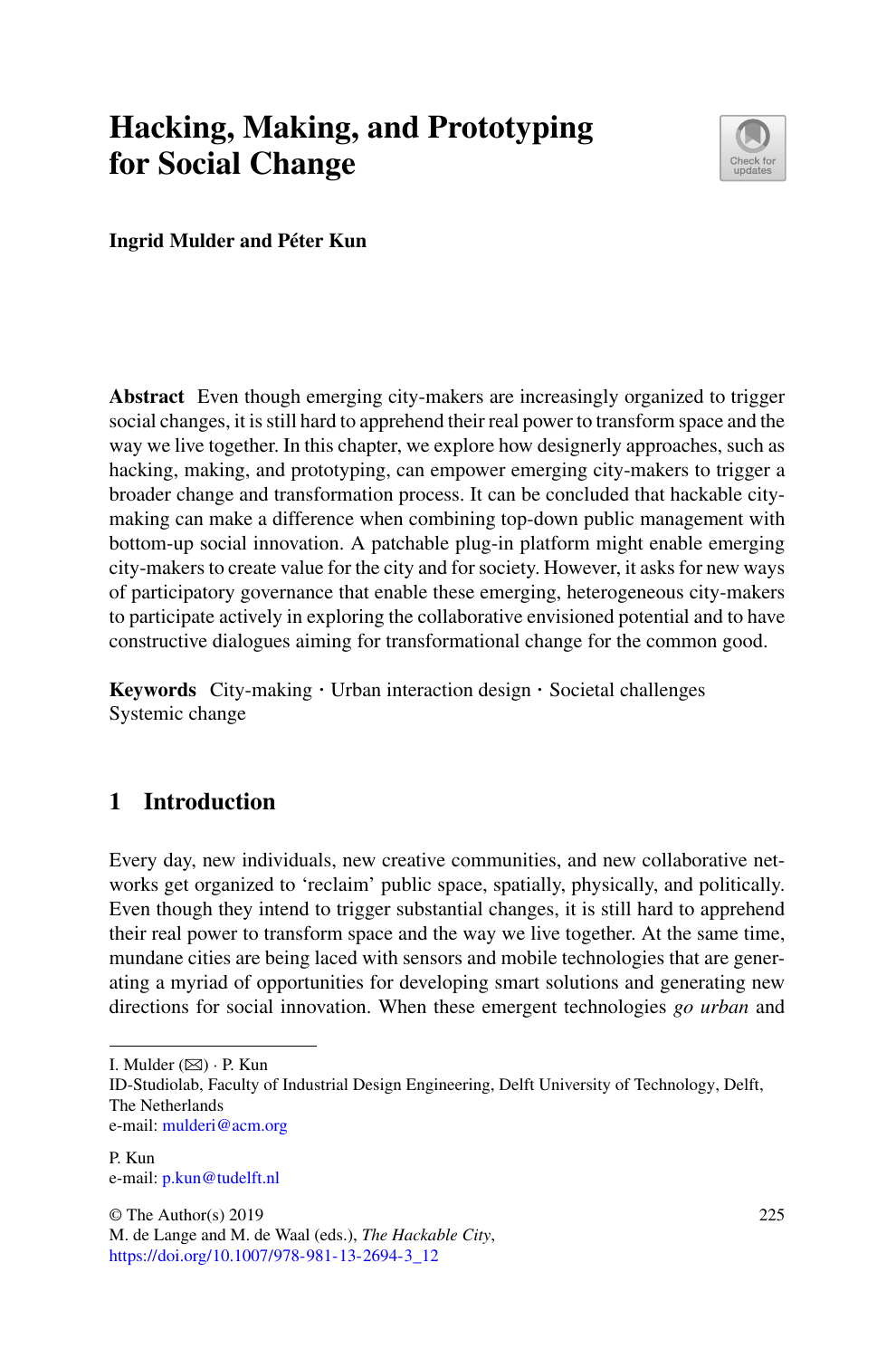become embedded into our everyday lived environments, these technologies have the potential to transform our public spaces, and more importantly how we live and interact together. In the cities of the future, a digital landscape overlays our physical world. Differently put, computing is not just with us; it surrounds us, and it uses the context of our environment to empower us in more natural, yet powerful ways (Urban IxD Manifesto [2014\)](#page-12-0). Urban interaction design is a forming field that explores new methodologies for new ways of city-making elaborating upon the fact that the 'making of the city' is no longer the sole concern of urban planners (Brynskov et al. [2014\)](#page-11-0). No longer do their methodologies, expertise, and theories suffice to address the increasing complexity cities face. That is why designers of all sorts, IT specialists, urban anthropologists, philosophers, HCI researchers, artists, and sociologists are increasingly teaming up in coalitions that up to a few years ago were unthinkable to come up with (Brynskov et al. [2014\)](#page-11-0).

Although promising, these opportunities also contribute to an increasing complexity in city-making. In the current work, we view this increasing complexity in citymaking as a collaborative design challenge and explore how designerly approaches and co-creative activities, such as hacking, making, and prototyping may bring city-making activities further than grassroots activities and generalized smart city 'visions', aiming to trigger a broader change and transformation process. In our view of city-making, smart solutions only work when they fit in with as well as arise from the everyday settings people live in.

In other words, traditional city-makers need to collaborate with grassroots' initiatives and other active citizens in changing city lives and living conditions. More specifically, we explore how the core mechanisms behind hacking, making, and prototyping intertwine, and next, we discuss how this triad can enable emerging city-makers to positively influence urban interaction design projects for systemic change.

#### **2 City as a Platform**

As the physical and digital aspects of a city started to interfuse and the stakeholders that create value for the city became multi-faceted, the city itself has become a patchable plug-in platform: a platform for city hacking. Platform thinking addresses the interplay of data, technology, and community. In keeping with the 'Hackable City' metaphor (de Waal et al. [2017\)](#page-11-1), this interplay resembles the commercial platform of Github: a platform to connect individuals, organizations, and open-source projects to better software projects together. The city as a platform connects its citizens with its decision-makers and local projects, enabling all the stakeholders to combine topdown planning and bottom-up participation in patches to better their city.

On the city as a platform lays interaction design's stretch towards the urban scale, which also redefines how the fuzzy front-end of the design process is conducted: citizens navigating in a rich urban context, in order to improve life quality in their proximity, working with democratized technology within their reach. Aiming to get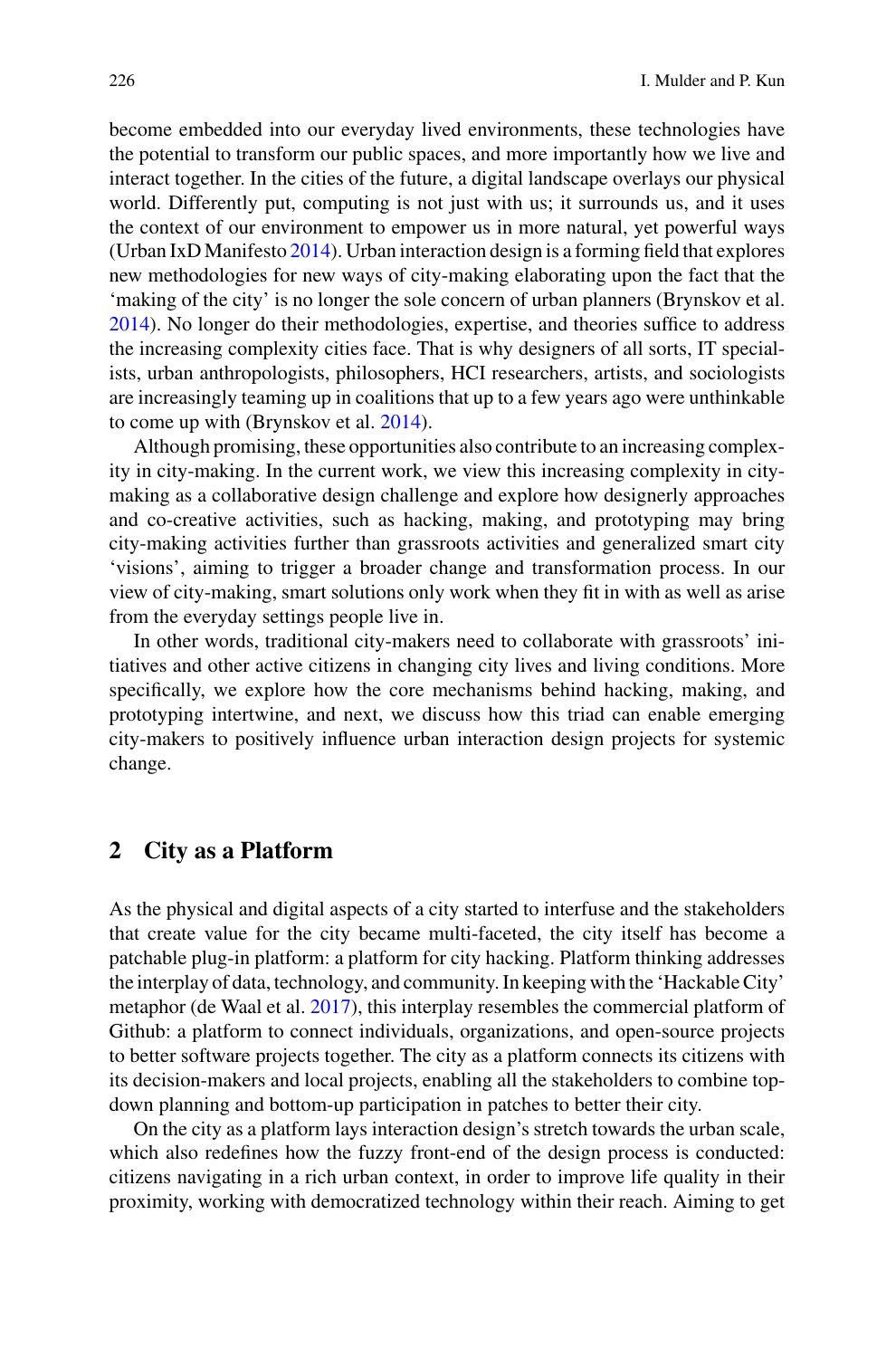

<span id="page-2-0"></span>**Fig. 1** Hacking, making, and prototyping in relation to each other

a more nuanced understanding of the city as a design platform, we elaborate upon the concepts hacking, making, and prototyping while entering the cityscape. In the next sections, we discuss these concepts, which hold several different connotations, and make them operational for hackable city-making, using an urban interaction design perspective and take stock of its roots in arts, technology, and activism (Fig. [1\)](#page-2-0).

# *2.1 Hacking*

Hacking is an ambiguous term with multiple, competing meanings in contemporary culture. Firstly, in its original meaning, hacking refers to the 'hacker culture' of software and hardware tinkerers coming from MIT and then Silicon Valley (Levy [2001\)](#page-11-2). The notion that Levy calls 'true hacking' is based on the hacker ethic, with core principles, such as sharing, openness, and world improvement. These principles are referring to a general constructive behaviour. Secondly, another contemporary meaning of a hacker is associated with criminality, a person that exploits computer security systems. This notion carries negative sentiment and describes destructive behaviour that is almost the opposite of the 'true hacking' idea. Thirdly, a modern pop culture connotation of hacking is lifehacking. Lifehacking was coined by technology writer Danny O'Brien (Thompson [2005\)](#page-12-1), referring to productivity and efficiency shortcuts, skills, and tricks for daily life. Such shortcuts and tricks as a hack follows the description of a kludge—a historical computer jargon term from the 1960s—as described by Koopman and Hoffman [\(2003:](#page-11-3) 73):

A fix that is awkward or clumsy but is at least temporarily effective or An overall design that is of questionable elegance or downright ugly.

Expanding this definition from decades ago, today the previous contemporary connotations of hacking carry a refined understanding of what a hack is: an exploratory, creative way of overcoming limitations of a system. How this takes shape is often by modifying or repurposing a certain knowledge, technique, or technology for a new use. Moreover, this repurposing also leads to a hacker attitude 'because we can', trying out if a technique works in another context. An iconic example of this thinking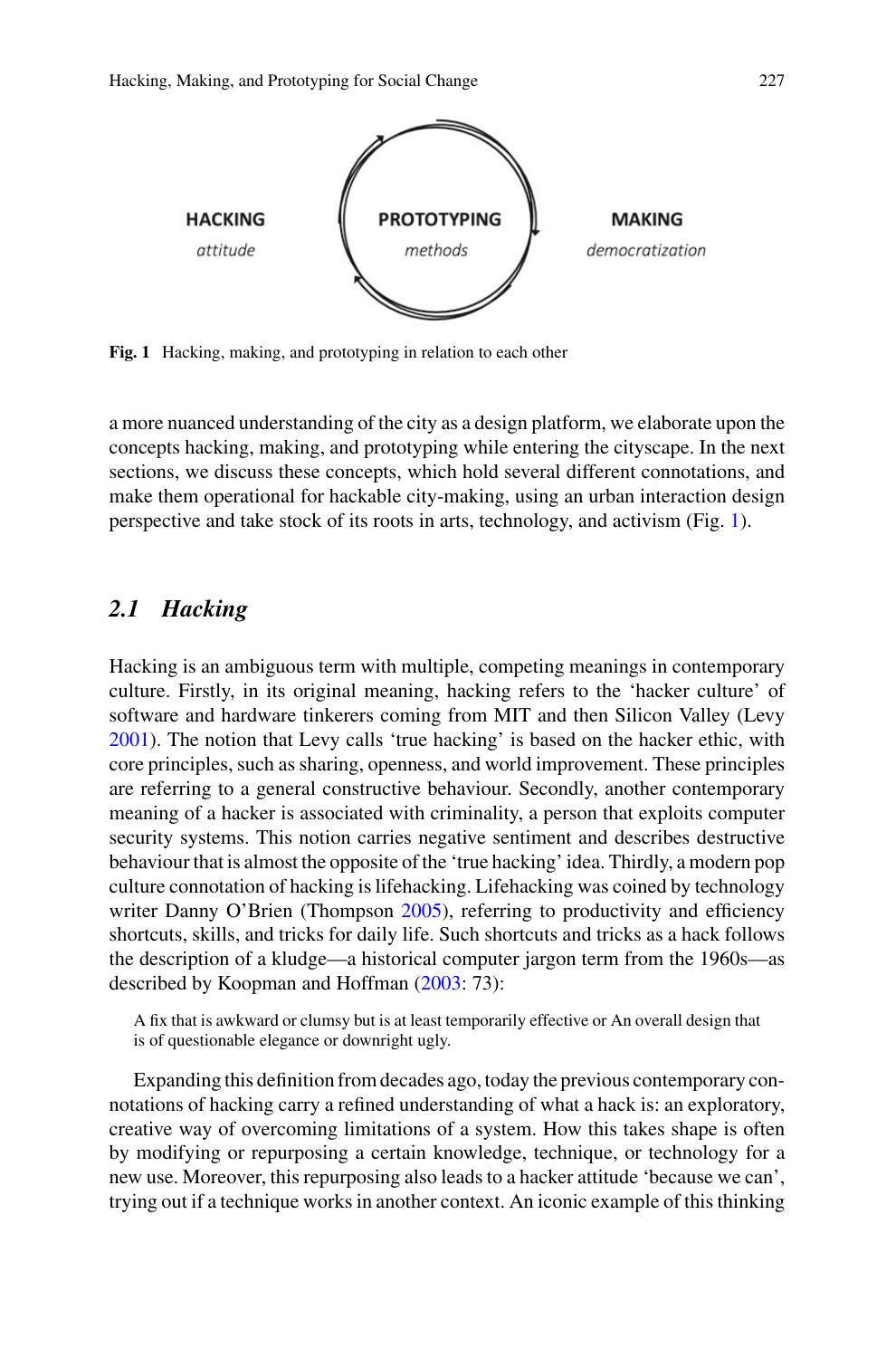is the story of the 'Trojan Room Coffee Machine': in 1991, people at the Computer Laboratory of University of Cambridge installed a camera showing the coffee pot. The creators needed to develop many things from scratch, like server and client software, and generally went a great length for solving a non-substantial problem (Stafford-Fraser [2001\)](#page-12-2). This coffee machine broadcast became the first webcam.

When looking at city-making from an urban interaction design perspective, hacking is considered as a constructive activity, such as Townsend's Civic hackers (2013) or The Hackable City project (Ampatzidou et al. [2015\)](#page-11-4). In our view, hacking can indeed be seen as a social constructivist activity in city-making, and embrace a typical hacker attitude. Such an attitude can manifest as optimizing an inefficient, bureaucratic policy-making process that is often lagging behind technology advancements. An early exploration of the hacker attitude applied to city-making can be found in squatting, the movement of occupying abandoned or unoccupied buildings that the squatters do not own. There are many policies for squatting today, though a commonality is its history of operating in a legal grey zone and the corresponding legislation that was lagging behind. In the case of squatting, the hacker attitude refers to a new way of thinking around redistributing unoccupied, available buildings for residential purposes. Beyond squatting, a timely example for hacker attitude in city-making addresses the rise of various sharing economy start-ups that are operating at the borderline of governmental policies and use–abuse the lagging of policy-making to flourish. For example, Airbnb hacked the general accepted way of short-term room rental while Uber hacked the established norms in transportation services. Sharing economy start-ups often question the status quo, and in our view, this is the hacker attitude applied in city-making. Although often experienced as controversial, it is obvious that these new kinds of businesses introduced by Airbnb and Uber do not necessarily refer to a constructive hacker attitude. However, these exemplary sharing economy business cases do challenge the current, established way of city-making, and open the floor to new city-makers to trigger a systemic change for new types of social innovation. Urban interaction design operates in a world full of complexities, from stakeholders to citizen needs and policy-making; there are various layers, various actors, and various types of problems. To cut through these complexities, we argue that the hacker attitude is core: people need to be proactive to trigger change, sometimes to provoke change. Many art and design schools teach by Grace Hopper's famous quote [retrieved from CHIPS Magazine [\(2002\)](#page-11-5)]:

It is often easier to ask for forgiveness than to ask for permission—Grace Hopper

Innovation oftentimes happens fast and is not bounded by the lagging of governmental regulations. Considering urban complexities, the core mechanisms of the hacker attitude are exploring the borders and stretching the status quo, let them be legislation or the public's thinking on a certain matter (such as ownership in the age of the sharing economy). To conclude, the hacker attitude might appear disobedient or unabashed, but also pioneering and daring to be the first, and these we find key characteristics. The hacker value for city-making lies in the potential to serve the public interest, but still too often hackers undermine the common good due to a short time, activist focus on political protest.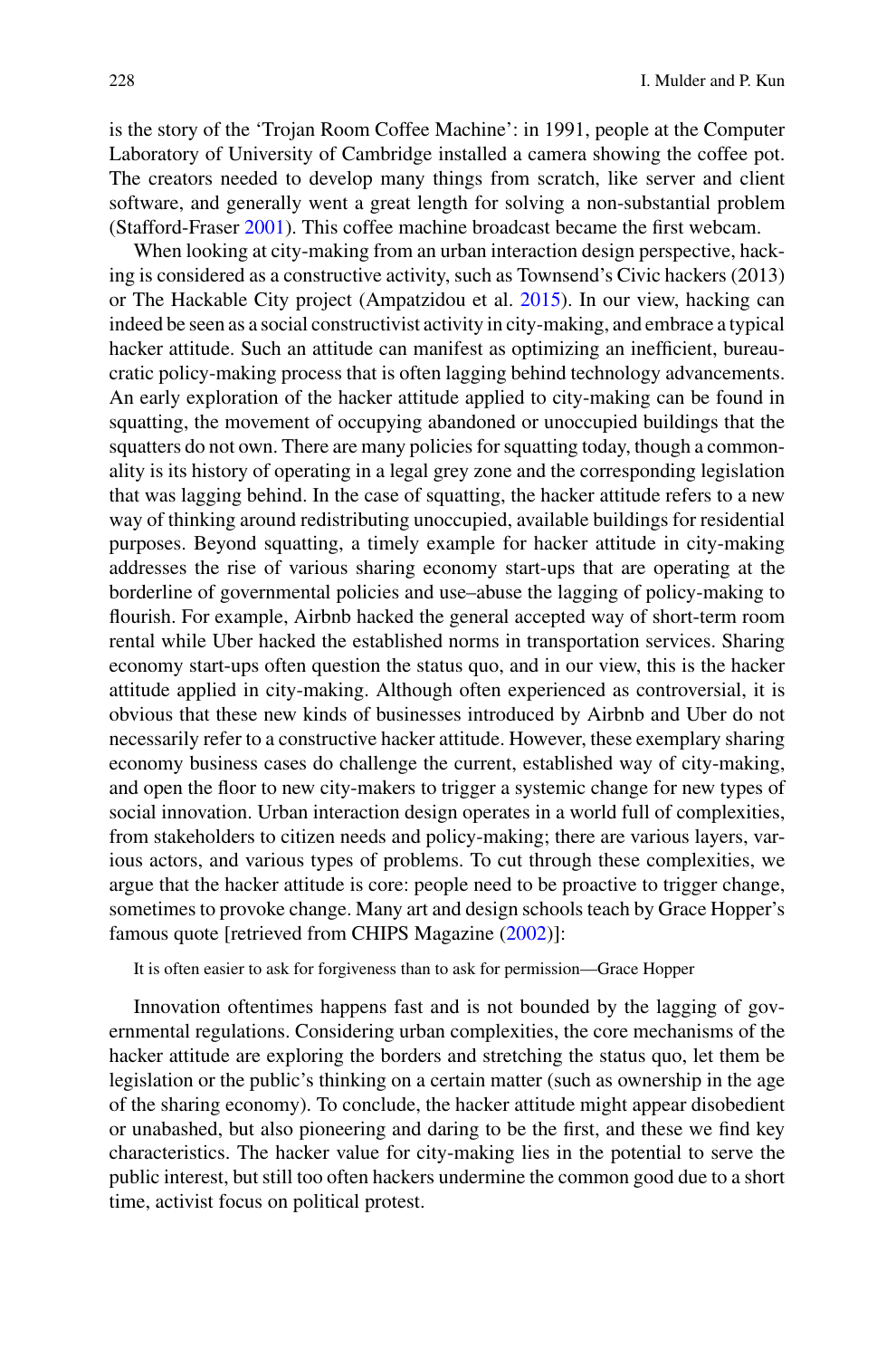# *2.2 Making*

With the third industrial revolution (Rifkin [2008\)](#page-12-3), manufacturing has been expected to shift towards a democratized and decentralized, distributed ecosystem, enabling the masses to realize bespoke products with modern technology, such as 3D printers, accessible electronic prototyping kits, or a blossoming open-source culture on the Internet. Pioneer activists leading this movement, the makers, initiated physical spaces all around the globe. Fablabs, Hackerspaces, and Makerspaces are appearing, providing a physical shop as well as a meeting point for like-minded people, who come together to work on their own Do-It-Yourself (DIY) projects, but also to collaborate with other makers, exchanging expertise or share knowledge. The knowledge and expertise sharing aspect of making makes it also intertwined with education all over the world, as illustrated by Mostert-van der Sar and her colleagues [\(2013\)](#page-11-6). Educational institutions are increasingly hosting Fablabs and other fabrication workshops become available for the masses. Such connections to education provide a safe environment to test and experiment. When people visit a Fablab or a Makerspace, they are not expected to know how equipment, tools, and devices work; they go there to learn. Furthermore, specialized working tools are not available in every household, and it is hard to justify having, e.g. a soldering station or a 3D printer at home if you have never tried it beforehand. These physical spaces where making can take place are democratizing who has access to realizing various hobbies or professional projects.

Besides providing spaces for making, a vast number of tools are getting available for people that are not very tech-savvy or trained. The focus is not anymore on creating tools for experts, but to serve a broader user base including complete beginners and interested amateurs. Makers have been successful in attracting children to code, 3D print, or build in Minecraft, and this success generates demand for better end-user tools that are not overcomplicated and has the right constraints and trade-offs to still remain usable and productive after a little-learning curve. For urban interaction design this is important, because in the urban context design often happens by citizens that are not necessarily trained in design.

To leverage making in cities, the fabrication communities are essential to provide places where lead users of a city (i.e. citizens) can gather to realize technological projects that better the living in the city. In this way, making enables citizens to create bespoke solutions (patchable plug-ins) for their city; when the citizen needs are addressed by citizen-designed solutions, that is a major shift from the dominant concept of urban services being provided by the government, more often than not resulting in services that are far from how reality works. In all complexities in urban space, making democratizes the creation of bespoke solutions by providing infrastructure and knowledge and skills for the urban interaction designer. In the future, this could be further amplified by the maker community and its sharing practices on the Internet; when people upload their local bespoke products, services for peerproduction sites, such as Instructables.com. The local bespoke solutions could live a global life, getting adapted to different circumstances.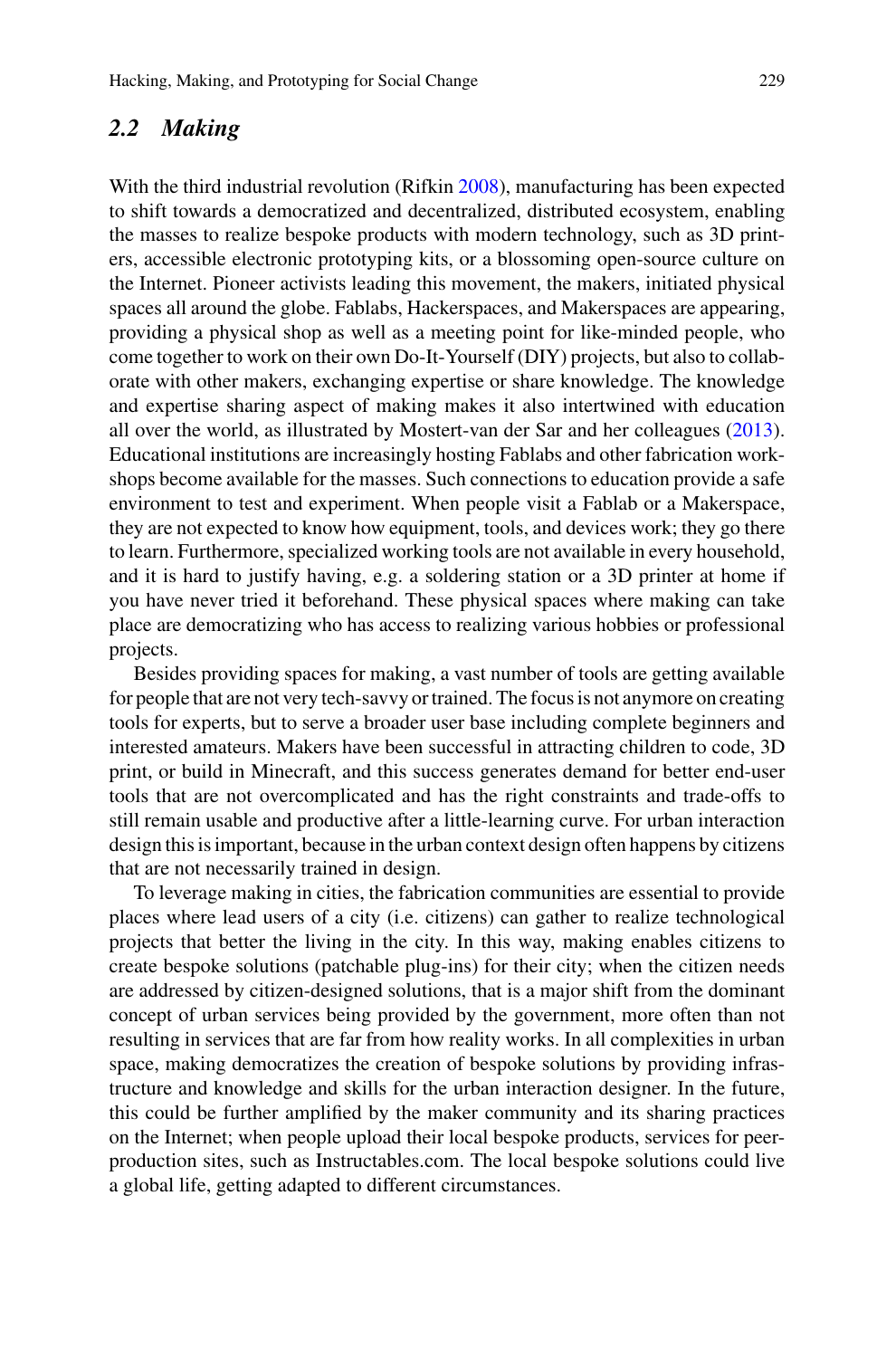# *2.3 Prototyping*

In the past decades, the techniques and methods previously characterized with the design-related professions (e.g. industrial design, architecture) have started to find their use for a broader audience. Design thinking (Brown [2008\)](#page-11-7) has gained popularity in the business world illustrating this trend of innovation and new ways of management. Living labs have grown in popularity in the past years to stimulate open, collaborative and bottom-up models of innovation where citizens are at the centre of the innovation process. A living lab can be defined as:

an experiential environment where users are immersed in a creative social space for designing and experiencing their own future. Policy makers and citizens can use living labs to design, explore, experience, and refine new policies and regulations in real-life scenarios before they are implemented. (McPhee et al. [2012:](#page-11-8) 3–4)

Where the origin of living labs started from the industry's or city management's drive for regional innovation, today's city laboratories are often initiated by emerging city-makers. Even though co-creative partnerships that join forces in developing new product and services are keys in both 'prototyping' initiatives (Mulder [2014,](#page-12-4) [2015\)](#page-12-5). In the meanwhile, designers have been redefining design towards complex systems and tackling complex societal problems (Sanders and Stappers [2014\)](#page-12-6). In our view, these trends illustrate that the designers' toolbox of techniques, methods, and ways of operating has the potential for cutting through the urban complexities as well.

A key aspect of problem solving (in design) is the use of prototypes. Prototypes can be all kind of artefacts, as long as they enable the different stakeholders to collaboratively explore alternatives and to articulate their different viewpoints. In this view, prototyping is a way of communication between different parties. We consider communicating via prototypes as a process where iterations happen throughout the discussion, evolving the prototypes in a trial-and-error manner towards finding the optimal design solution (Buxton  $2010$ ). Out of their context, early prototypes can easily be seen as *quick hacks*, and making often enables quick prototypes. In urban interaction design, prototypes are often design interventions, with the leading principle to engage the public in the conversation about the possible future. The powerful aspect of iterative development is to keep the tangible solutions close to its users, and continuously adapt the feedback in the following prototypes. These are the important aspects to abandon the principle to aim for over-polished solutions that are neverready. Like this, people can dare to envision futures with bolder ideas, iterating their way towards one prototype a time.

A manifestation of prototyping and design for solving urban or societal matters is the emergence of different design jams and hackathons—pressure cooker events that are targeted at establishing active local communities, while teaching design techniques to interested people. These types of events enrich the spectrum of the physical places connected to *making* and encouraging the *hacker attitude* to innovate solving complex problems by applying cheeky or clever thinking in repurposing of previous knowledge or techniques on new problem areas. The time frame a pressure cooker event enables is short, so people should not think too much about an approach,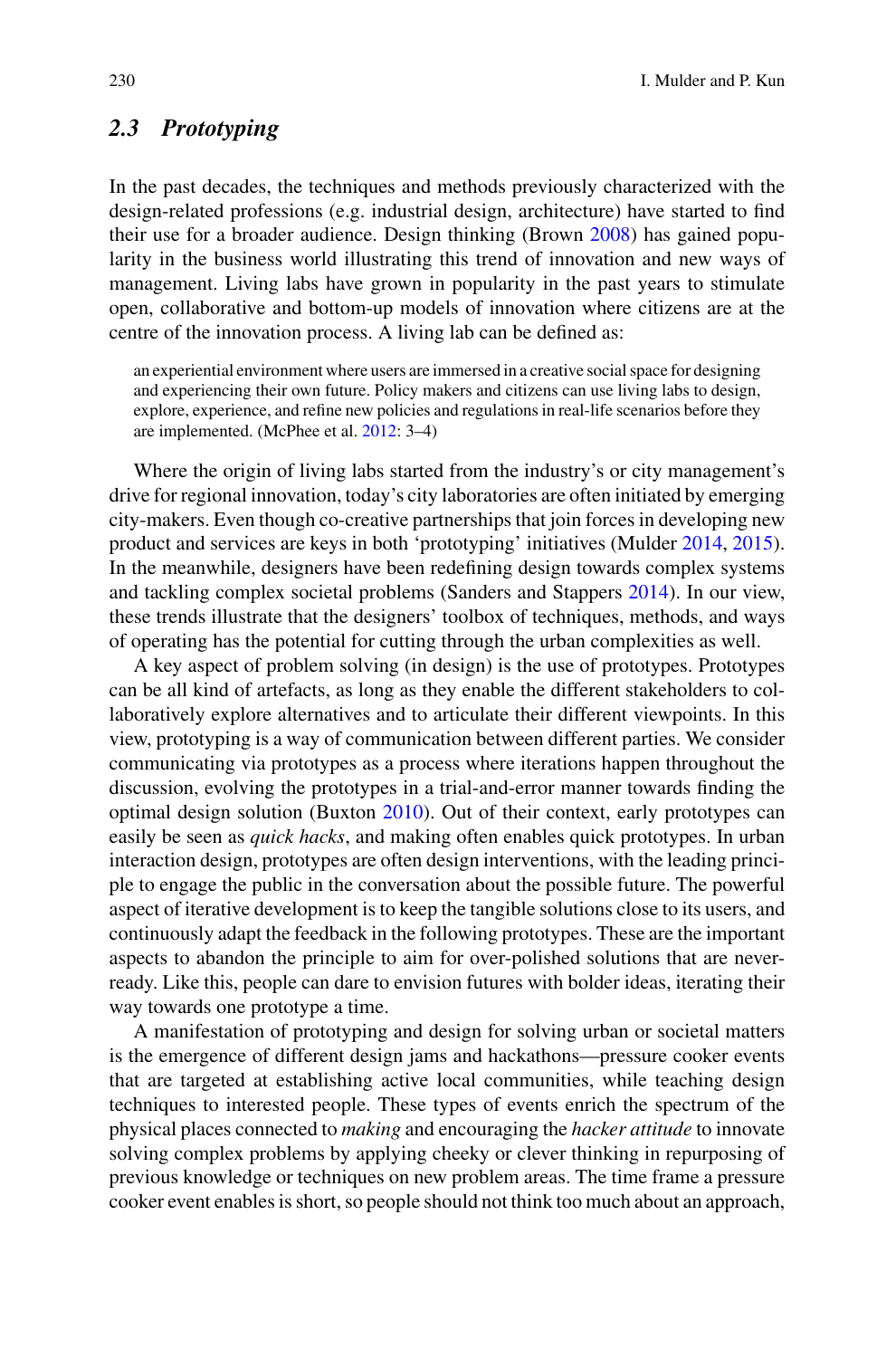just do it and see what happens. This set-up is interventional and based on weekendlong get-togethers, consequently the outcomes might not be sustainable. However, on personal and community levels, such an approach is a boost to probe ideas, get stakeholders together, and learn new things. This transition is doing the groundwork for sustainable change for projects that has bigger potentials.

#### **3 Hackable City-Making: Towards Systemic Change**

Seeing the city as a platform that welcomes bottom-up social innovation and allows for hackable city-making opens the path towards system change. In keeping with Suchman et al. [\(2002\)](#page-12-7) as well as Junginger [\(2008\)](#page-11-10), we use prototyping as an insightgiving tool enabling society to change. Considering the complete spectrum from an idea to actual change in society, the role of hacking, making, and prototyping is ranging from prompting the idea to the creation of prototypes to communicate the idea.

We refer to the definition of social innovation as elaborated in the report of the European Policy Advisors [\(2010\)](#page-11-11) entitled 'Empowering people, driving change: Social innovation in the European Union'. Social innovation refers to social demands that are traditionally not addressed by the market and are not directed towards or involve vulnerable groups in society. A common case of social innovation is the care for elderly, which is a ubiquitous problem in the world, and as the world's population is ageing, also addresses a growing need. Social innovation is complex from multiple aspects; the boundaries between 'social' and 'economic' blur for social challenges, which are directed towards society as a whole and often involve end-users (e.g. citizens, who proactively shape things). Further examples in cities for social innovation may be increasing social cohesion, creating sustainable living, supporting the ageing society, etc. However, in order to reshape society in the direction of a participatory arena where people are empowered, learning is central to make policies more effective. The following three approaches are interdependent and strengthen each other.

The first approach is the foundation for the second which creates the conditions for the third—an innovation that addresses a social demand (e.g. care of the elderly) contributes to addressing a societal challenge (ageing society) and, through its process dimension (e.g. the active engagement of the elderly), it contributes to reshape society in the direction of participation and empowerment. In the next section, we discuss how hackable city-making can trigger a broader change and transformation process.

To illustrate the complete life cycle of such a hackable city-making process, we adopted the six stages of social innovation as defined by Murray and his colleagues [\(2010\)](#page-12-8) to address hackable city-making towards systemic change (see Fig. [2\)](#page-7-0). Observing this model from a designerly perspective separates the 'early stages' from the 'sustaining stages' of social change. In the following part, we elaborate on this twofolded framing, to leverage the process of hacking, making, and prototyping for social change.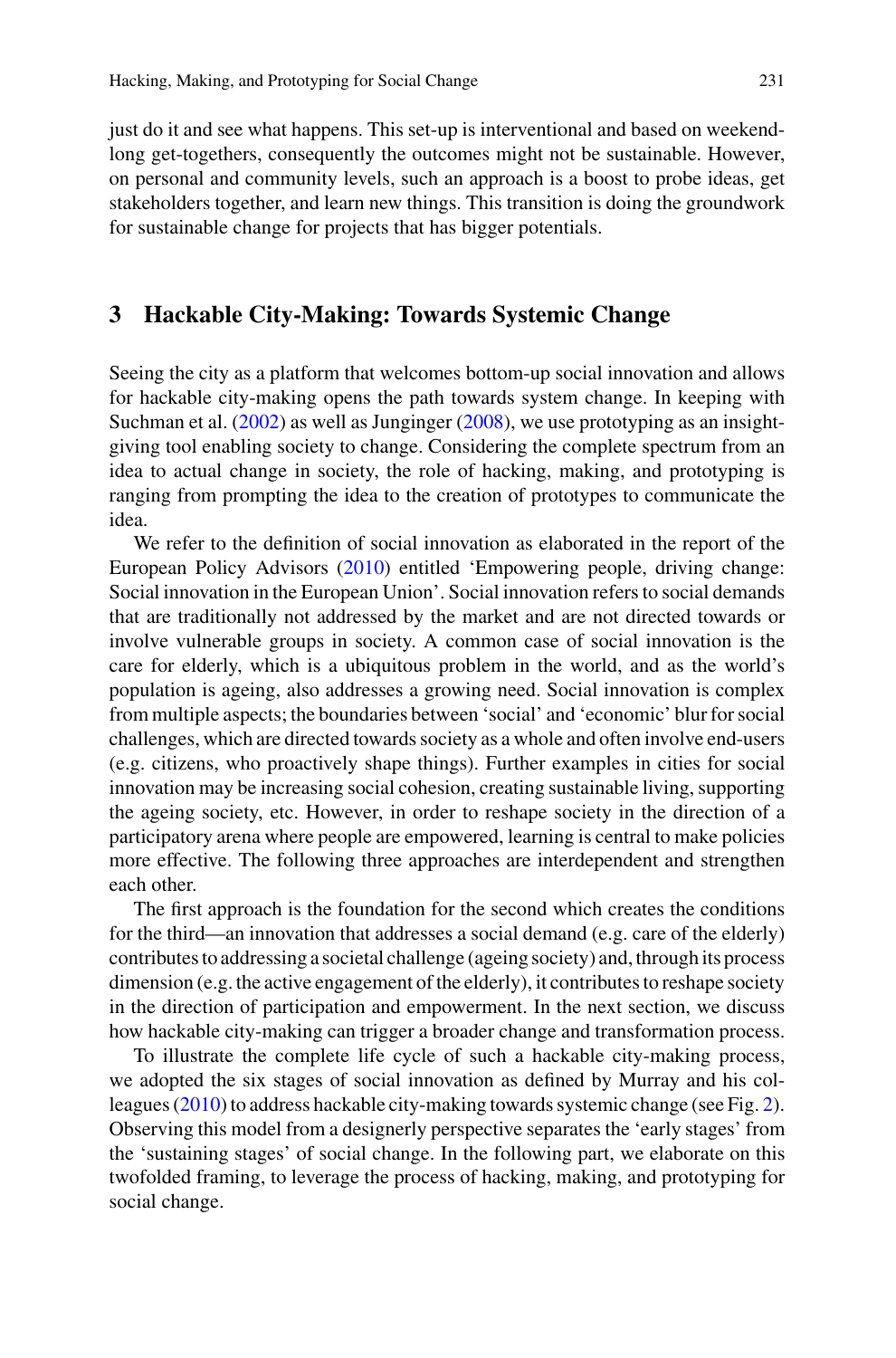

<span id="page-7-0"></span>**Fig. 2** Hackable city-making in relation to the six stages of social innovation

# *3.1 Fuzzy Front-End of City-Making*

Following the hacking, making, and prototyping practices of doing urban interaction design, the outcomes are most frequently 'design bursts' and interventions, semi-worked out ideas; rarely take on the high-level (transformational) design challenges of establishing sustainable change. Considering Rittel and Webber's wicked problems [\(1973\)](#page-12-9), we observe an interventional design approach that targets solving wicked problems without a typical end point:

With wicked problems […], any solution, after being implemented will generate waves of consequences over an extended – virtually an unbounded – period of time. […] The full consequences cannot be appraised until the waves of repercussions have completely run out, and we have no way of tracing all the waves through all the affected lives ahead of time or within a limited time span. (Rittel and Webber [1973:](#page-12-9) 163)

In an urban context, we call the 'fuzzy front-end of city-making' the first three stages of social innovation: [1 Prompts], [2 Proposals], and [3 Prototypes]. The fuzzy front-end of city-making happens often at pressure cooker events, such as hackathons or design jams. These events host people from various stakeholder groups, who are all invited to propose problems [1 Prompts, 2 Proposals], often attend workshops to work on specific problems [1 Prompts] and by DNA of hackathons create prototypes to communicate the ideas [3 Prototypes]. Reaching the [3 Prototypes] stage is relatively easy, and there are many tools available from end-user development, co-design, or making. Co-designing activities during such events (but also student projects, etc.) can flesh out preliminary/immature ideas for envisioned futures. Turning these ideas tangible is important for discussing them with the different stakeholders, but also for 'thinking through designing', to really understand the core wicked problems the idea intends to solve. All these processes have hacking, making, and/or prototyping at their core.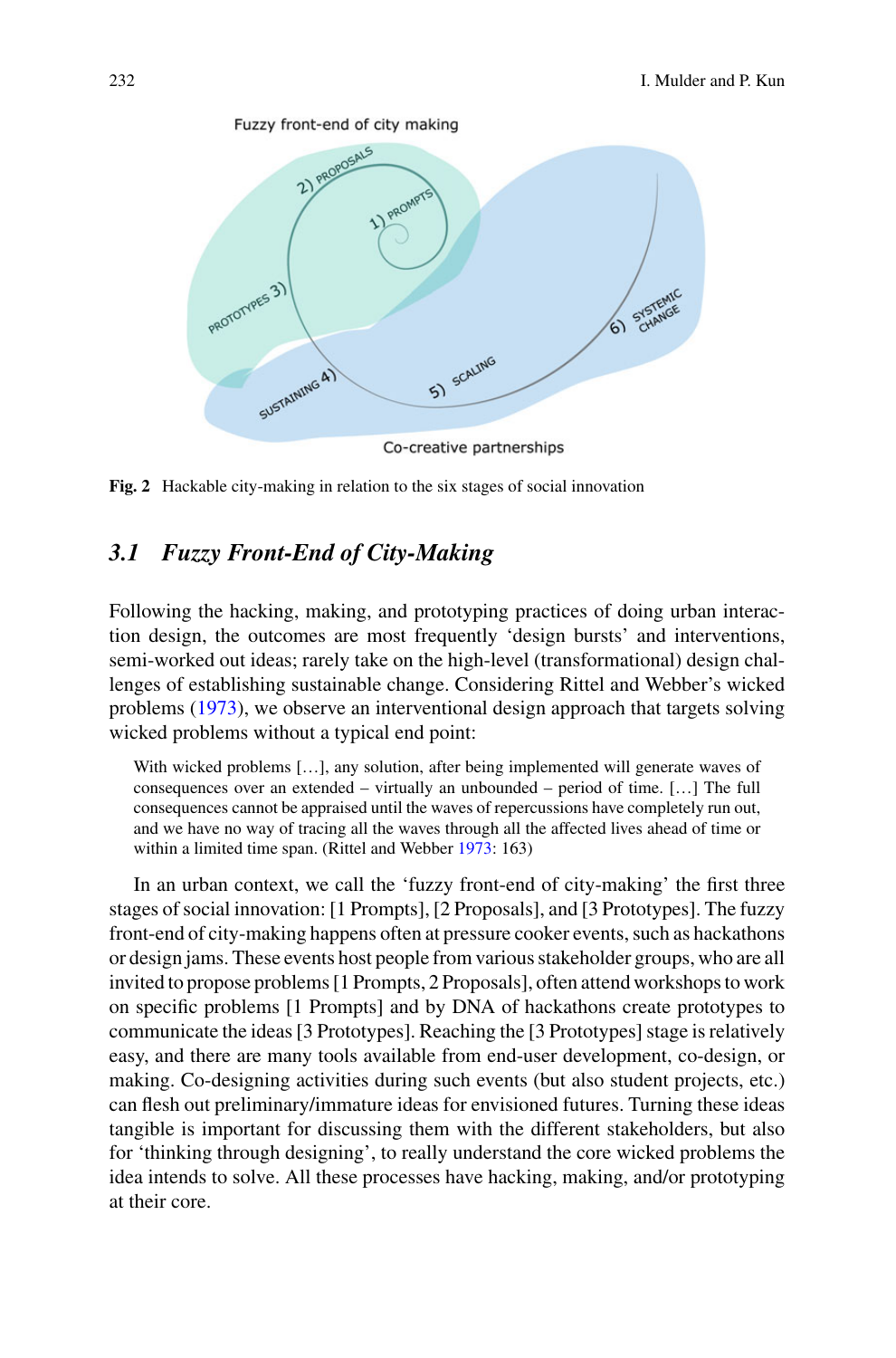As illustrated, this fuzzy front-end stage might take a long while, and the process might happen in a way that a preliminarily realized idea (e.g. as a prototype) inspired another project with another set of people, who figure a different angle to solve the problem which eventually succeed. This cross-pollination of ideas is a common characteristic of pressure cooker events, but also a cultural characteristic for social innovation and cities; cities do not exist in a vacuum, and best practices are there, out in the wild, to be copied as well as improved elsewhere.

#### *3.2 Co-creative Partnerships*

In keeping with Anthony Townsend [\(2013\)](#page-12-10), we put the smart citizen in a central position. Interestingly, in a recent public debate, Townsend stressed that although hackathons are the main form to have citizens involved in demonstrating the potential of open data and smart cities, there are no best practices that stress the citizens' voices that can be scaled and sustained. Most hackathons organized nowadays act as nerdmeetups and remain stand-alone events. In our co-creative activities, we therefore deliberately elaborate upon various ways to involve 'civic hackers' and stakeholders representing a quadruple helix (van Waart et al. [2015, 2016\)](#page-12-11) as well as upon the role of these co-creative activities in making them more aware of open data and the potential value in order to drive social change (Morelli et al. [2017\)](#page-11-12). We refer to this quadruple helix consortium as 'co-creative partnerships' (Mulder [2014,](#page-12-4) [2015\)](#page-12-5) and emphasize the human scale in a shared process of knowledge production in which they collaboratively envision desired futures (Brodersen et al. [2008;](#page-11-13) Carayannis and Campbell [2012;](#page-11-14) Mulder [2014;](#page-12-4) van Waart et al. [2016\)](#page-12-12). Key to co-creative partnerships is a dialogical approach (Mulder [2014,](#page-12-4) [2015\)](#page-12-5) while in most hackers' initiatives an activist approach is leading, which not necessarily lead to systemic changes that contribute to the common good.

Similarly, Manzini and Rizzo [\(2011\)](#page-11-15) have demonstrated how 'large-scale sustainable changes' could be achieved by participatory design when citizens and designers work together, co-creative partnerships are a crucial asset to enable the collaborative activity of prototyping and scale these activities towards participatory city-making [4 Sustaining, 5 Scaling]. The fuzzy front-end activities can be interpreted as largely unobtrusive ways of building a common vision among the new city-makers for creating fertile structures and embedded areas that introduce design knowledge for the systematic exploration of new ways of city-making [6 System change].

# *3.3 From Designing for to Making Together*

There is a plethora of promising cases and best practices that illustrates prompts, proposals, and/or prototypes. There might even be more good, best, and promising practices that stay unnoticed by the general publics. However, practices that address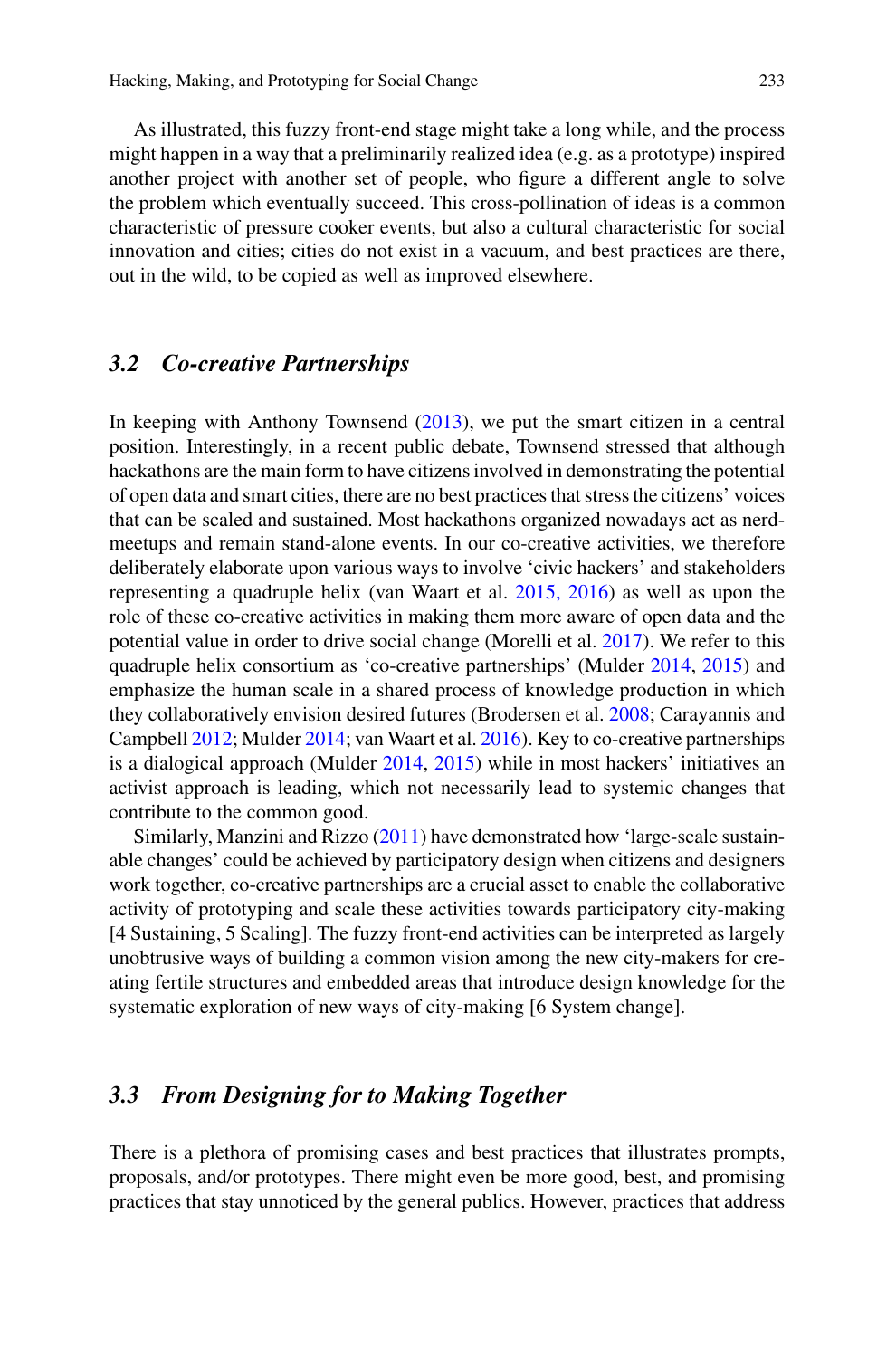systemic change are hard to find. The question why it is so hard to get from the fuzzy front-end of city-making towards co-creative partnerships making a systemic change largely remains unanswered. The current debate on social design largely focuses on what design can do, showing mainly prompts and proposals that are not evidenced by impact. Similarly, many toolkits have not shown their value in sustained practice. The outcomes of a workshop to map and collect various strategies for citizens' engagement and the role of cities held at the Design & the City conference (Amsterdam, April 22, 2016) contributed to a great bricolage of designerly approaches and a vivid discussion on how to scale up interventions and to foster system change; however, no clear guidelines could be derived (see Kun and Mulder [2016\)](#page-11-16). Also, in a recent policy workshop on 'Shaping the Future of Digital Social Innovation' at the European Commission (June 29, 2016, Brussels), it was also concluded that it appears hard to sustain and scale these practices (see Mulgan [2016\)](#page-12-13).

Of course, cherish and promote small experimentations is a welcome first step, but foremost the need to change designerly perspectives towards more participatory and systemic perspectives that reflect on how to activate new forms of collective action is key. The role of designers in hackable city-making moves towards orchestrators of the various stakeholders involved and includes 'designing' the relationships among them as well in order to triggering a process of broader change and transformation (Mulder and Loorbach [2016\)](#page-12-14).

# **4 Discussion and Conclusions**

Although promising, it is not straightforward that hacking, making, and prototyping allow for a systematic exploration of new ways of city-making. It requires a different designerly mindset, from an emphasis on the designed object towards strategic design and the process, such as the role of infrastructuring (Karasti [2014\)](#page-11-17). Emerging contexts for systems perspectives in design are still in its infancy (Jones [2016\)](#page-11-18). Both systems and design fields have developed largely independent and outside academia, with hardly any effort in uncovering the hidden links. Design has been largely biased by its practical materialism and driven by theories of use and human-centredness. Systems theory has been biased by its abstract nature, and lack of attention to designerly ordering and practicality. The main point is to see how hacking, making, and prototyping can go beyond the smart city visions and address real problems of the everyday life.

Even if initiatives as Uber and Airbnb might have started as social initiatives, the corresponding increase in popularity and economic benefits seemed to have encouraged the use of 'old economy' business models that continued dominating the further path. It is obvious that the current way of operation is far less 'addressing the common good', and that these initiatives no longer function as co-creative partnerships aiming for new city-making. Differently said, the value is no longer in and for the city.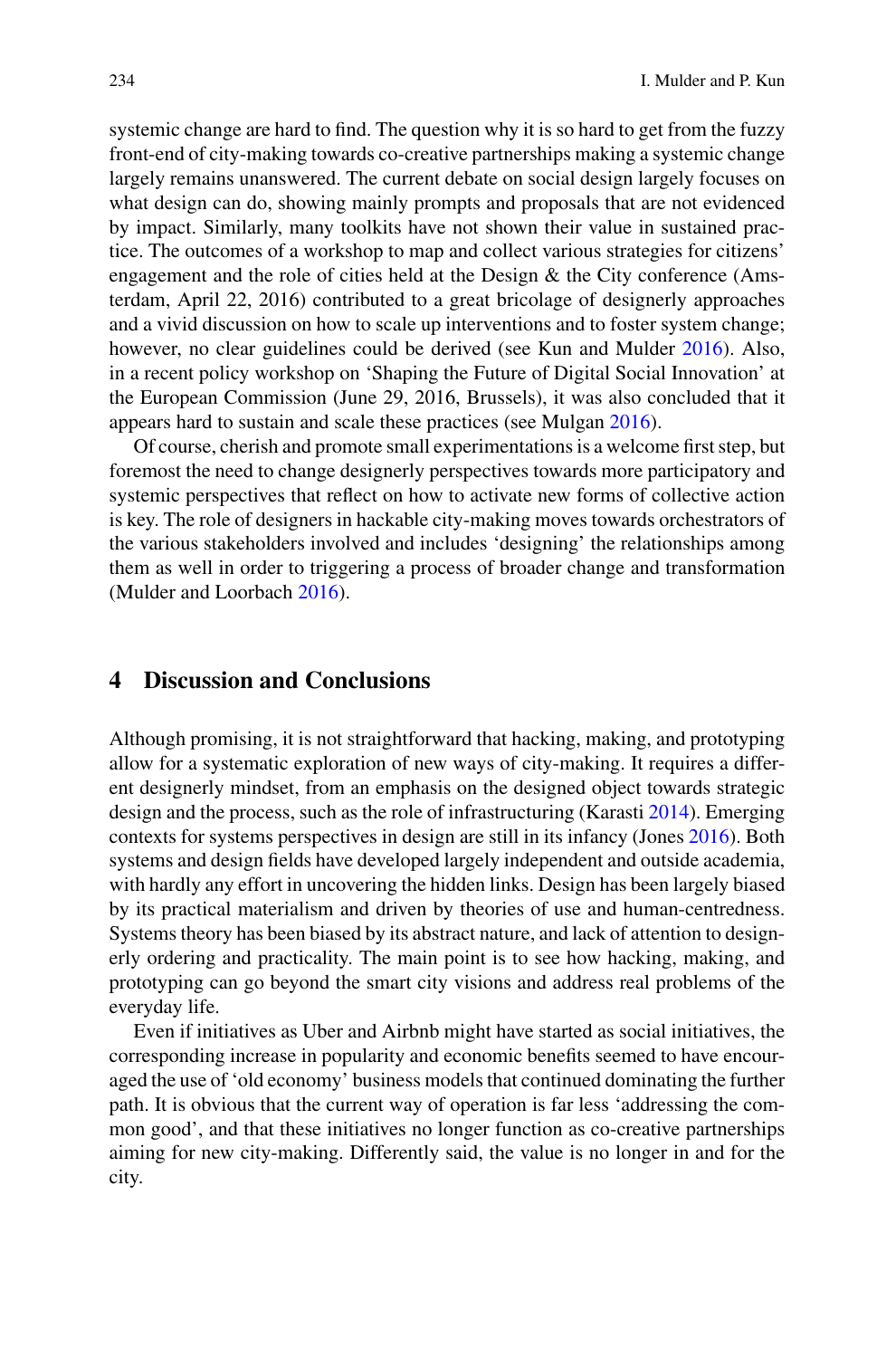In our view, hackable city-making needs to become more pluralistic and needs to involve more (inter-)disciplinary stakeholders in a dialogical way in order to face today's challenges. Such participatory city-making process envisioning livable and sustainable urban environments goes far beyond simple, or even complex, product–service design; it has political, organizational, and even cultural implications. Consequently, a collaborative systemic approach emphasizing the human scale, is vital for engaging stakeholders from public sector, industry, education, and research as well as citizens in a shared process of knowledge production in which they collaboratively envision desired future cities (Brodersen et al. [2008;](#page-11-13) Carayannis and Campbell [2012;](#page-11-14) van Waart et al. [2016\)](#page-12-12). It requires co-creative partnerships to actually team up towards a future direction. In this, the biggest challenge is to embrace a new collaborative attitude, a participatory approach, and to have a proper infrastructure that supports this social fabric. This new city-making process is not only about bringing various disciplines together that addresses urban developments, but foremost to establish a collaborative effort of defining a new way of working between professional designers, academics, policy-makers, and citizens.

Although co-creative partnerships seem to be the answer and time is ripe for a more collaborative approach, it is not straightforward that everybody can participate. However, the participatory turn and the maker movement have contributed largely to fact that 'everybody is a designer'. Making and participatory prototyping can empower citizens and allow them to express and to be part of the city-making process. Participatory city-making is about democracy, rather than politics; it is about caring together for a shared environment and making your own future. Interestingly, Barber [\(2013\)](#page-11-19) clearly points out why mayors should rule the world; mayors have a city to manage, but also need the people to make their city. Hackable city-making, thus, can make a difference through involving emerging city-makers and by elaborating upon the interplay between systems thinking and design thinking.

Having the city as a patchable plug-in platform asks for participatory governance, a new paradigm in city-making, which combines top-down public management with bottom-up social innovation (e.g. Bria et al. [2014;](#page-11-20) Loorbach [2014;](#page-11-21) Mulder [2014\)](#page-12-4). A patchable plug-in platform enables emerging city-makers to create value for the city, for society; however, it asks for new ways of city management too. New participatory ways of governance include advanced hacking, making, and prototyping skills, such as envisioning, translating, or orchestrating, and enable emerging, heterogeneous city-makers to participate actively in exploring the collaborative envisioned potential and constructive dialogue aiming for transformational change for the common good.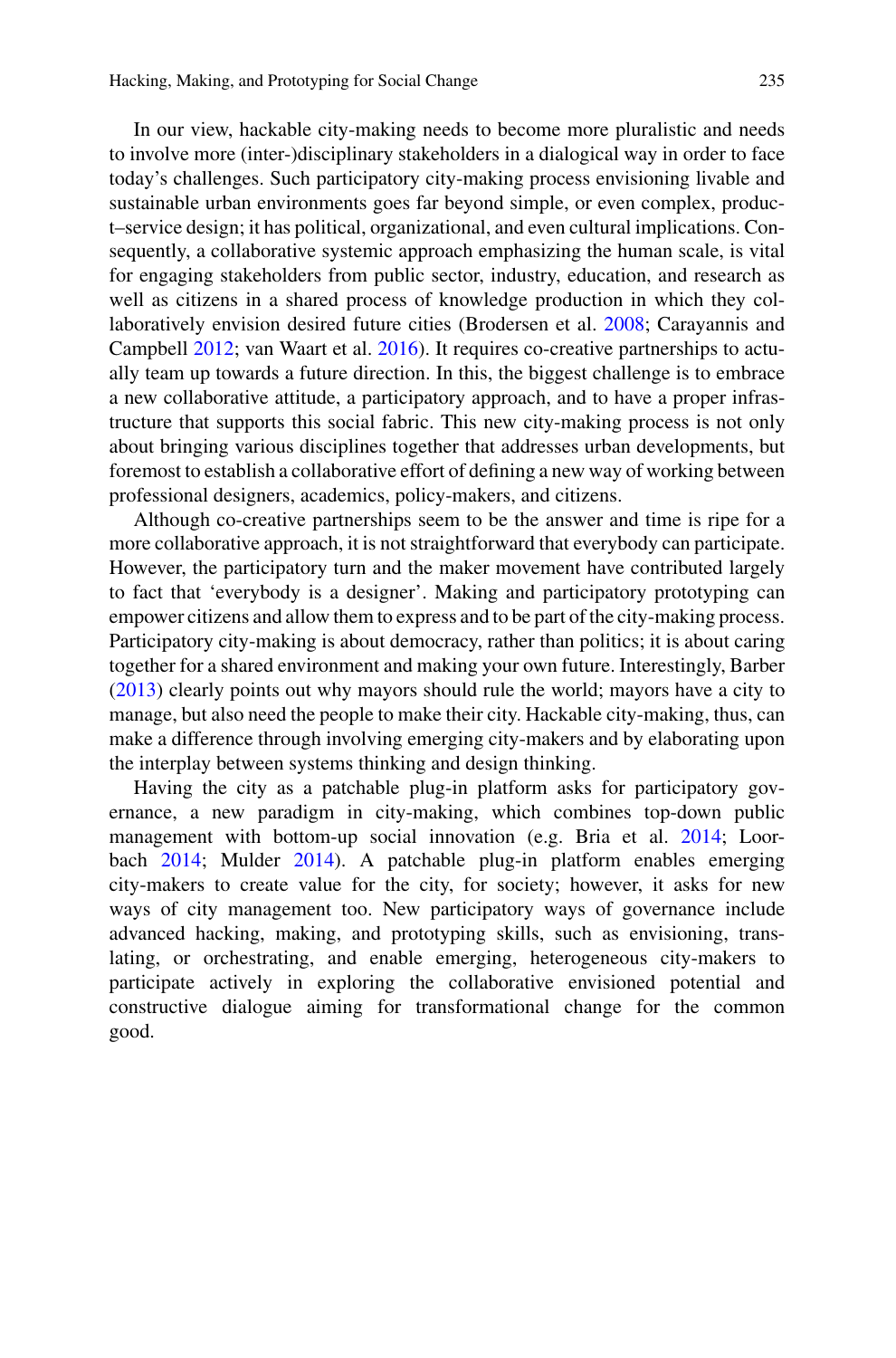# **References**

- <span id="page-11-4"></span>Ampatzidou, Cristina, Matthijs Bouw, Froukje van de Klundert, Michiel de Lange, and Martijn de Waal. 2015. *The Hackable City: A research manifesto and design toolkit*. Amsterdam: Amsterdam Creative Industries Publishing.
- <span id="page-11-19"></span>Barber, Benjamin R. 2013. *If Mayors ruled the world: dysfunctional nations, rising cities*. New Haven, London: Yale University Press.
- <span id="page-11-20"></span>Bria, Francesca, Esteve Almirall, Peter Baeck, Harry Halpin, Jon Kingsbury, and Frank Kresin. 2014. *Digital social innovation interim report*. London: Nesta.
- <span id="page-11-13"></span>Brodersen, Christina, Christian Dindler, and Ole Sejer Iversen. 2008. Staging imaginative places for participatory prototyping. *Co-Design* 4 (1): 19–30.
- <span id="page-11-7"></span>Brown, Tim. 2008. Design thinking. *Harvard Business Review* 84–92.
- <span id="page-11-11"></span>Bureau of European Policy Advisors. 2010. *Empowering people, driving change: Social innovation in the European Union*. Luxembourg: Publications Office of the European Union.
- <span id="page-11-9"></span>Buxton, Bill. 2010. *Sketching user experiences: Getting the design right and the right design*. Burlington Morgan: Kaufmann.
- <span id="page-11-0"></span>Brynskov, Martin, Juan Carvajal Bermúdez, Manu Fernandez, Henrik Korsgaard, Ingrid Mulder, Katarzyna Piskorek, Lea Rekow, and Martijn de Waal. 2014. *Urban interaction design: Towards city-making*. Amsterdam: Floss Manuals.
- <span id="page-11-14"></span>Carayannis, Elias G., and David F.J. Campbell. 2012. *Mode 3 knowledge production in quadruple helix innovation systems*. New York: Springer.
- <span id="page-11-5"></span>CHIPS Magazine. 2002. Only the limits of our imagination. Exclusive interview with Rear Adm. Grace Hopper from Chips Ahoy July 1986. [http://www.doncio.navy.mil/chips/ArticleDetails.](http://www.doncio.navy.mil/chips/ArticleDetails.aspx?id=3563) aspx?id=3563. Accessed 30 Apr 2017.
- <span id="page-11-1"></span>de Waal, Martijn, Michiel de Lange, and Matthijs Bouw. 2017. *The Hackable City: City-making in a platform society*. Archit.
- <span id="page-11-18"></span>Jones, Peter. 2016. *Proceedings of relating systems thinking and design (RSD5) 2016 symposium*. Systemic Design. [https://systemic-design.net/rsd-symposia/rsd5-2016/.](https://systemic-design.net/rsd-symposia/rsd5-2016/) Accessed 30 Apr 2017.
- <span id="page-11-10"></span>Junginger, Sabine. 2008. Product development as a vehicle for organizational change. *Design Issues* 24 (1): 26–35.
- <span id="page-11-17"></span>Karasti, Helena. 2014. Infrastructuring in participatory design. In *Proceedings of PDC'14, the 13th participatory design conference*, 141–150. New York: ACM.
- <span id="page-11-3"></span>Koopman, Philip, and Robert R. Hoffman. 2003. Work-arounds, make-work, and kludges. *IEEE Intelligent Systems* 18 (6): 70–75.
- <span id="page-11-16"></span>Kun, Peter, and Ingrid Mulder. 2016. *Prototyping for citizen engagement. Workshop outcomes, design and the city*. http://studiolab.ide.tudelft.nl/studiolab/transitiondesign/files/2016/ [07/prototyping-citizen-engagement-booklet-hq.pdf. Accessed 30 Apr 2017.](http://studiolab.ide.tudelft.nl/studiolab/transitiondesign/files/2016/07/prototyping-citizen-engagement-booklet-hq.pdf)
- <span id="page-11-2"></span>Levy, Steven. 2001. *Hackers: Heroes of the computer revolution*, vol. 4. New York: Penguin Books.
- <span id="page-11-21"></span>Loorbach, Derk. 2014. *To transition! Governance panarchy in the new transformation. Inaugural address*. Erasmus University Rotterdam.
- <span id="page-11-15"></span>Manzini, Enzio, and Francesca Rizzo. 2011. Small projects/large changes: Participatory design as an open participated process. *CoDesign* 7 (3–4): 199–215.
- <span id="page-11-8"></span>McPhee, Chris, Westerlund Mika, and Seppo Leminen. 2012. Editorial: living labs. *Technology Innovation Management Review* 2 (9): 3–5.
- <span id="page-11-12"></span>Morelli, Nicola, Ingrid Mulder, Grazia Concilio, Janice S. Pedersen, Tomasz Jaskiewicz, Amalia De Götzen, and Mark Aguilar. 2017. Open data as a new commons. Empowering citizens to make meaningful use of a new resource. In: *Internet science. INSCI 2017*, ed. Ioannis Kompatsiaris Jonathan Cave, Anna Satsiou, Georg Carle, Antonella Passani, Efstratios Kontopoulos, Sotiris Diplaris and Donald McMilan, 212–221. Switzerland: Springer International Publishing.
- <span id="page-11-6"></span>Mostert-van der Sar, Manon, Ingrid Mulder, Leo Remijn, and Peter Troxler. 2013. Fablabs in design education. In *DS 76: Proceedings of E&PDE 2013: International conference on engineering and product design education*, 629–634. Dublin: Dublin University of Technology.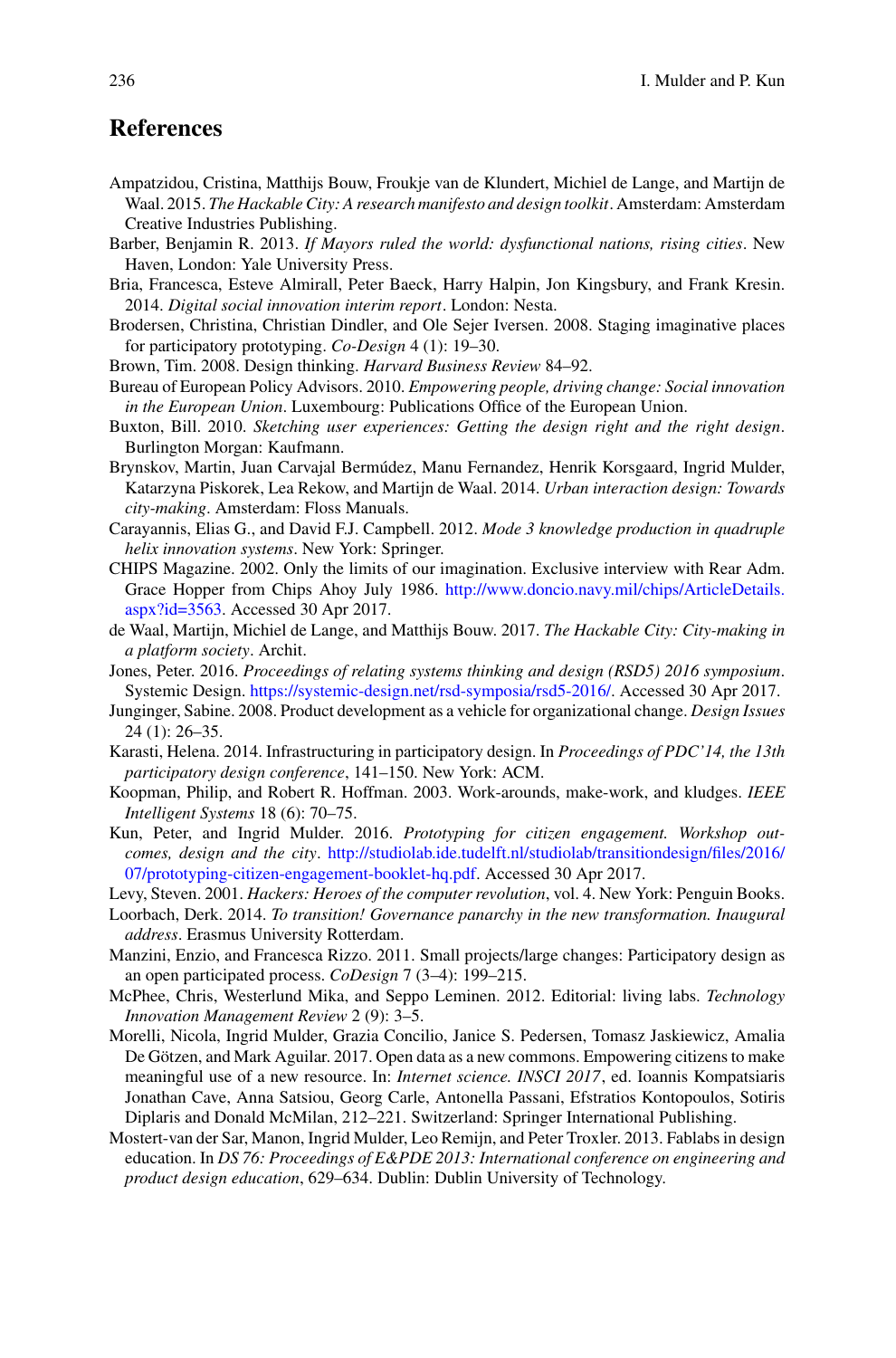- <span id="page-12-4"></span>Mulder, Ingrid. 2014. Sociable smart cities: Rethinking our future through co-creative partnerships. In *DAPI 2014: Distributed, ambient, and pervasive interactions,* vol. 8530, ed. Norbert Streitz, and Panos Markopoulos, 566–574. Lecture notes in computer science. Switzerland: Springer International Publishing.
- <span id="page-12-5"></span>Mulder, Ingrid. 2015. Opening up: Towards a sociable smart city. In *Citizen's right to the digital city: Urban interfaces, activism, and placemaking*, ed. Marcus Foth, Martin Brynskov, and Timo Ojala, 161–173. Singapore: Springer.
- <span id="page-12-14"></span>Mulder, Ingrid, and Derk Loorbach. 2018. Rethinking Design: A critical perspective to embrace societal challenges. In *Can Design Catalyse the Great Transition: Papers from the Transition Design Symposium 2016*, ed. Gideon Kossoff and Ruth Potts, 16–24, Dartington: United Kingdom.
- <span id="page-12-13"></span>Mulgan, Geoff. 2016. *Digital social innovation: The programme and where next?* Panel presentation [at policy workshop shaping the future of digital social innovation in Europe, Brussels.](https://issuu.com/dsi4eu/docs/02_impact_04_geoff_mulgan_nesta.ppt) https:// issuu.com/dsi4eu/docs/02\_impact\_04\_geoff\_mulgan\_nesta.ppt. Accessed 30 Apr 2017.
- <span id="page-12-8"></span>Murray, Robin, Julie Calulier-Grice, and Geoff Mulgan. 2010. *Open book of social innovation*. The Young Foundation.
- <span id="page-12-3"></span>Rifkin, Jeremy. 2008. The third industrial revolution. *Engineering and Technology* 3 (7): 26–27.
- <span id="page-12-9"></span>Rittel, Horst W.J., and Melvin M. Webber. 1973. Dilemmas in a general theory of planning. *Policy Sciences* 4 (2): 155–169.
- <span id="page-12-6"></span>Sanders, Liz, and Pieter Jan Stappers. 2014. From designing to co-designing to collective dreaming: Three slices in time. *Interactions* 21 (6): 24–33.
- <span id="page-12-2"></span>Stafford-Fraser, Quentin. 2001. On site: The life and times of the first web cam. *Communications of the ACM* 44 (7): 25–26.
- <span id="page-12-7"></span>Suchman, Lucy A., Jeanette Blomberg, and Randal Trigg. 2002. Working artefacts: Ethnomethods of the prototype. *British Journal of Sociology* 53 (2): 163–179.
- <span id="page-12-1"></span>Thompson, Clive. 2005. Meet the life hackers. *The New York Times Magazine*. http://www.nytimes. [com/2005/10/16/magazine/meet-the-life-hackers.html?\\_r=0. Accessed 28 Apr 2017.](http://www.nytimes.com/2005/10/16/magazine/meet-the-life-hackers.html%3f_r%3d0)
- <span id="page-12-10"></span>Townsend, Anthony M. 2013. *Smart cities: Big data, civic hackers, and the quest for a New Utopia*. New York: WW Norton and Company.

<span id="page-12-0"></span>Urban IxD Manifesto. 2014. [http://urbanixd.eu/s/UrbanIxD\\_Manifesto.pdf.](http://urbanixd.eu/s/UrbanIxD_Manifesto.pdf) Accessed 28 Apr 2017.

- <span id="page-12-11"></span>van Waart, Peter, Ingrid Mulder, and Cees de Bont. 2015. Participatory prototyping for future cities. In *Proceedings of PIN-C 2015: Reframing design, the 4th participatory innovation conference*, 337–343. The Hague: The Hague University of Applied Science.
- <span id="page-12-12"></span>van Waart, Peter, Ingrid Mulder, Cees de Bont. 2016. A participatory approach for envisioning a smart city. *Social Sciences Computer Review* 34 (6): 708–723.

**Ingrid Mulder** is an expert in design for social transformation, currently working as an Associate Professor at the Faculty of Industrial Design Engineering, Delft University of Technology. Thanks to her background in Policy and Organization Sciences (M.A., University of Tilburg) and Behavioural Sciences (Ph.D., University of Twente), her on-going research interestingly combines strategic design with diffuse design, and addresses the interplay between top-down policy and bottom-up participatory innovation. Her current projects have been awarded by prestigious grants: Open4Citizens (Horizon2020 CAPS) aims at empowering citizens to make meaningful use of open data; Participatory City-Making, funded by the NWO Research through Design call, considers the collaborative construction of new visions through small-scale experimenting as a way of triggering a process of broader change and transformation; and DESIGNSCAPES (Horizon2020 CO-CREATION) plays a fundamental role in building capacities to enhance design-enabled innovation in urban contexts.